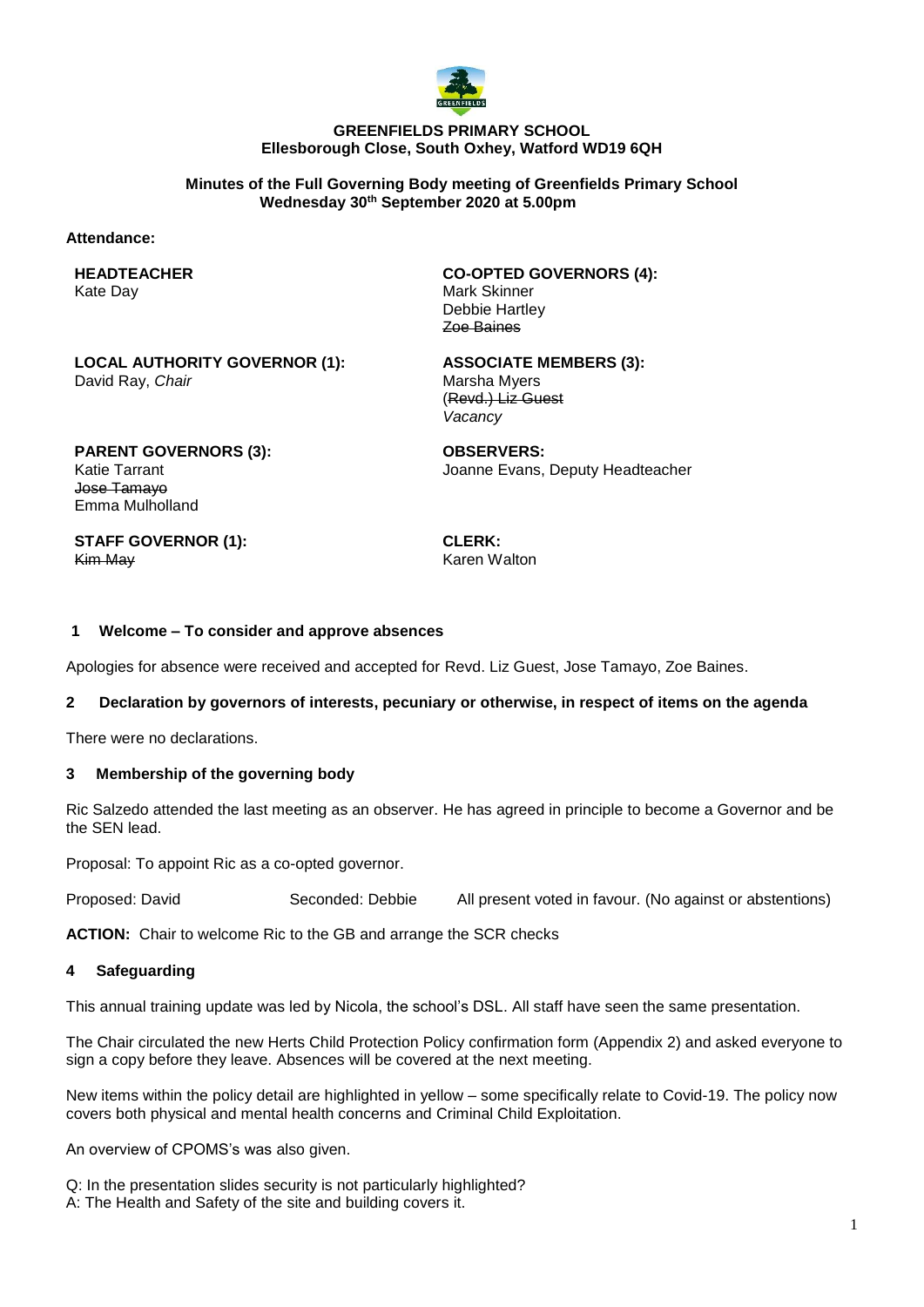Q: Why do teachers not get information from CPOM's?

A: Often any action is confidential, so the teacher doesn't need to see what is happening or the outcome. If it is important the DSL will tell the teacher. Any outside agency communication is also recorded to complete the picture – the teacher doesn't need to see this detail.

Q: In terms of searching CPOMS, do you have difference levels of access for searching? A: Only the 4 key DSL staff can search and see the whole story. DSL's may download a PDF of incidents to send to agencies as a password protected document.

Q: Is there any danger of being overwhelmed by the volume of entries into the system?

A: Yes, there are some days when there are a lot of behaviour issues logged. Sometimes there are a lot of notes and meeting updates to add, this can be time consuming. We ask staff to talk to a DSL as well as log an incident if it is particularly important so that any follow up is not delayed.

Q: I assume it's all backed up?

A: Yes, its cloud based and there is a 2-step authentication process for access.

Q: Once the action has been sent to the teacher it disappears.

A: Yes, this is a CPOMS issue that they will need to address. It has been raised.

Q: Now you are using it, should you find that you don't like it how easy is it to transfer to another system? A: You can transfer to another school if they have CPOMS or, you can download a report on each child and password protect it to be sent.

Q: What triggers the information request to the next school?

A: If a student's data is removed from SIMS and they are transferred to a new school CPOMS gets a trigger that requests the data.

Q: Can parents stop the transfer of information?

A: They can request it, but we would be concerned if a parent didn't want the information transferred. We can deselect the behaviour record if requested.

Q: Are staff getting used to adding the right type of information to CPOMS? A: Yes, they are now used to adding behaviour issues It's a good record in case we need a case in future to get additional help.

Q: Previously case reviews have highlighted a lack of communication. Has this improved? A: Yes, we feel we do. Communication isn't always automatic, but we have good relationships both ways – everyone is busy, but they will share. Families First system is also useful.

ACTIONS: 1. Download and read the Sept 2020 DfE document Keeping Children Safe in Education

[https://assets.publishing.service.gov.uk/government/uploads/system/uploads/attachment\\_data/file/912593/Keeping](https://assets.publishing.service.gov.uk/government/uploads/system/uploads/attachment_data/file/912593/Keeping_children_safe_in_education_part_1_Sep_2020.pdf) children\_safe\_in\_education\_part\_1\_Sep\_2020.pdf

> 2. Chair will follow up safeguarding training with absent governors at the next meeting 3. Internal safe-guarding audit – Chair and Debbie will meet with Kate and then follow through with Nicola. (Thursdays or Fridays)

## **5 To approve the minutes of the virtual meeting held on 9 th July 2020 (document circulated)**

No additional comments or questions were raised.

## **6 Matters arising from the minutes of the meeting held on 9 th July 2020**

All Governors to download Piota Schools onto their smartphones – All but 1 governor has.

**ACTIONS:** One governor needs support to set up multiple school's information. Head will help. Leave on the agenda to finalise at the next meeting.

Kim to be set up with Governor Hub by Clerk – Clerk has sent an access email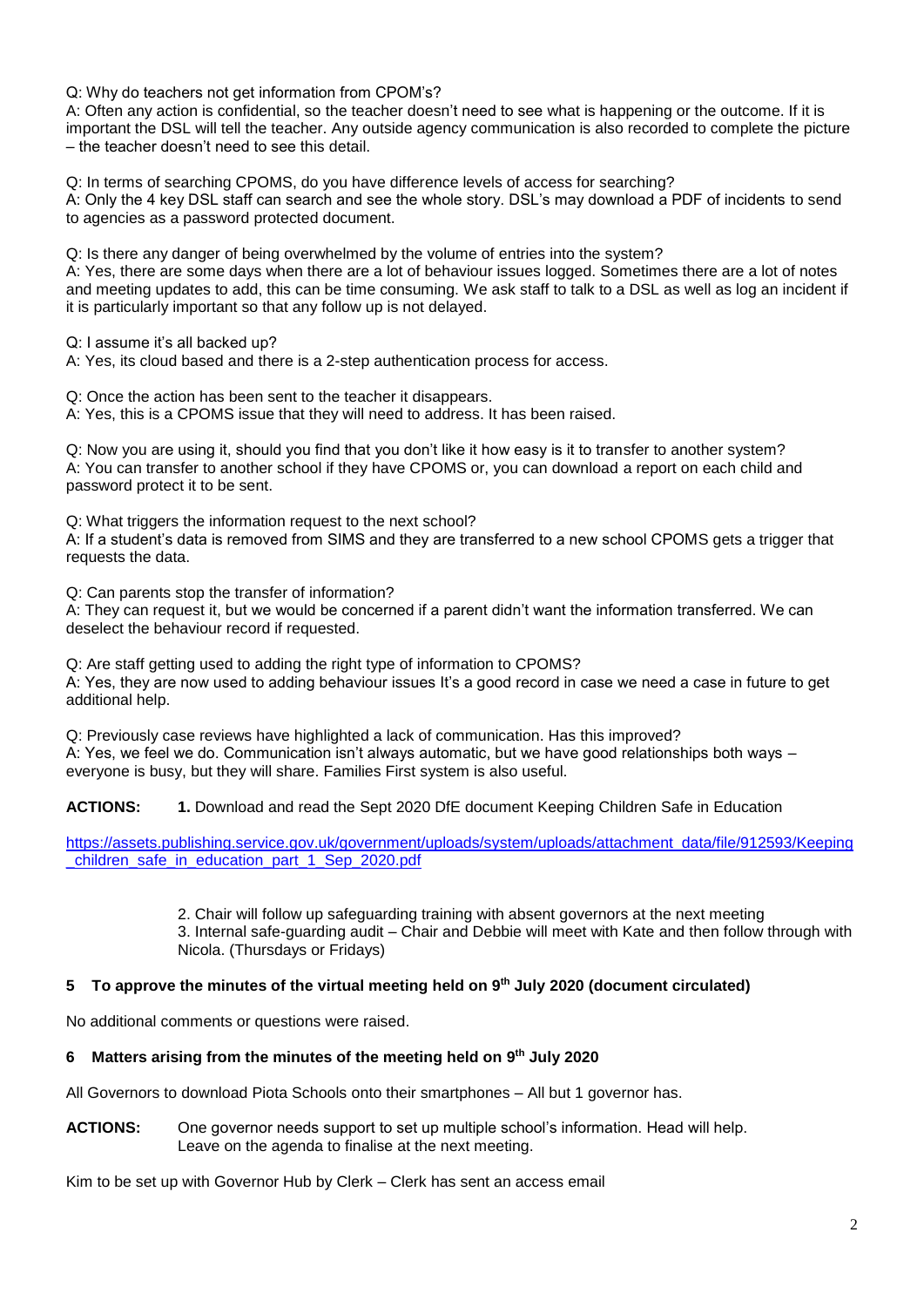# **ACTION**: Health and Safety Walk – Chair and Head to arrange

The minutes were signed by the Chair as a true and accurate record.

## **7 Questions on the Headteacher's report (document circulated)**

Q: Page 2 – What is an environmental learning walk?

A: There is a checklist for each classroom of resources that we expect to be in each classroom

Q: One nursery child is looked after – what is the implication of this?

A: We will receive additional funding for him. He has significant additional needs. We are working on arranging emergency funding because of his needs.

Q: Page 3 – Breakfast club numbers are down, is this because of Covid-19?

A: The budget reflects a full breakfast club throughout the year. We lost March to July and now some families are no longer working, and it is not needed. Average attendance is 20 children. Although numbers are lower with Covid-19 restrictions the set-up is working well.

We've encouraged parents to pay online and have levelled the fee to one amount to make it easier. Most people are paying within the week which is also much easier.

Q: How is the cashless system working?

A: Much easier, a gentle reminder and most people pay.

Q: Nurture – At times we are catering for 1 child with additional needs? Is this a sustainable arrangement? A: This child has particular medical needs and needs to be protected. He is moving to a different setting at halfterm, so this is a short-term arrangement.

Q: We're moving fund from capital amount to main account to pay for outdoor areas. – See Sports Grant Update (separate document).

A: This is noted and approved.

Q: Page 6 – How are we proposing to use Covid-19 catch-up funding?

A: Head distributed the Recovery Action Plan document - £13,360 (£80 per pupil), will arrive October 2020 and February 2021.

It is proposed to use part of the funding for additional hours for year 6 in preparation for SATS. Members of staff have completed additional training to help with reading in years 6 and 5, and additional phonic teaching for specific groups. The governors approved the proposed spending plan.

Q: What is your general impression of the pupils so far this term? Have they been terribly affected? A: You'd have to take this on an individual basis. Overall reading has suffered, writing is poorer, and maths has gaps. Some pupils have struggled with full days of teaching. Some pupils have more catch-up requirement than others.

Q: How much are we missing volunteers coming in to hear reading?

A: There is a gap and a lot of TA's are using their own time to support those who need to read. A member of staff has also had her timetable planned carefully in order to support this and we are already seeing it pick up. It's about providing regular support.

Q: SATS – Is there any suggestion that they may be made a bit more lenient?

A: This year's papers were not used so they may be issued this year. The bar had been raised significantly over the past 3 years and they need to account for the lost learning. With the continuing issue and local lockdowns there will need to be consideration if pupils are not always in school.

Q: Where do you advertise for new TA's?

A: On this occasion, due to the resignation being received in the summer break, the Head asked the SLT's if they knew anybody. We had a 1 day a week opening so the Head asked other Heads is they had any part-time TA's who would be interested.

Q: How is the School's Direct member of staff doing?

A: She is superb, very talented and very keen.

# **8 Update on Finance (HT)**

The latest budget spreadsheet was circulated.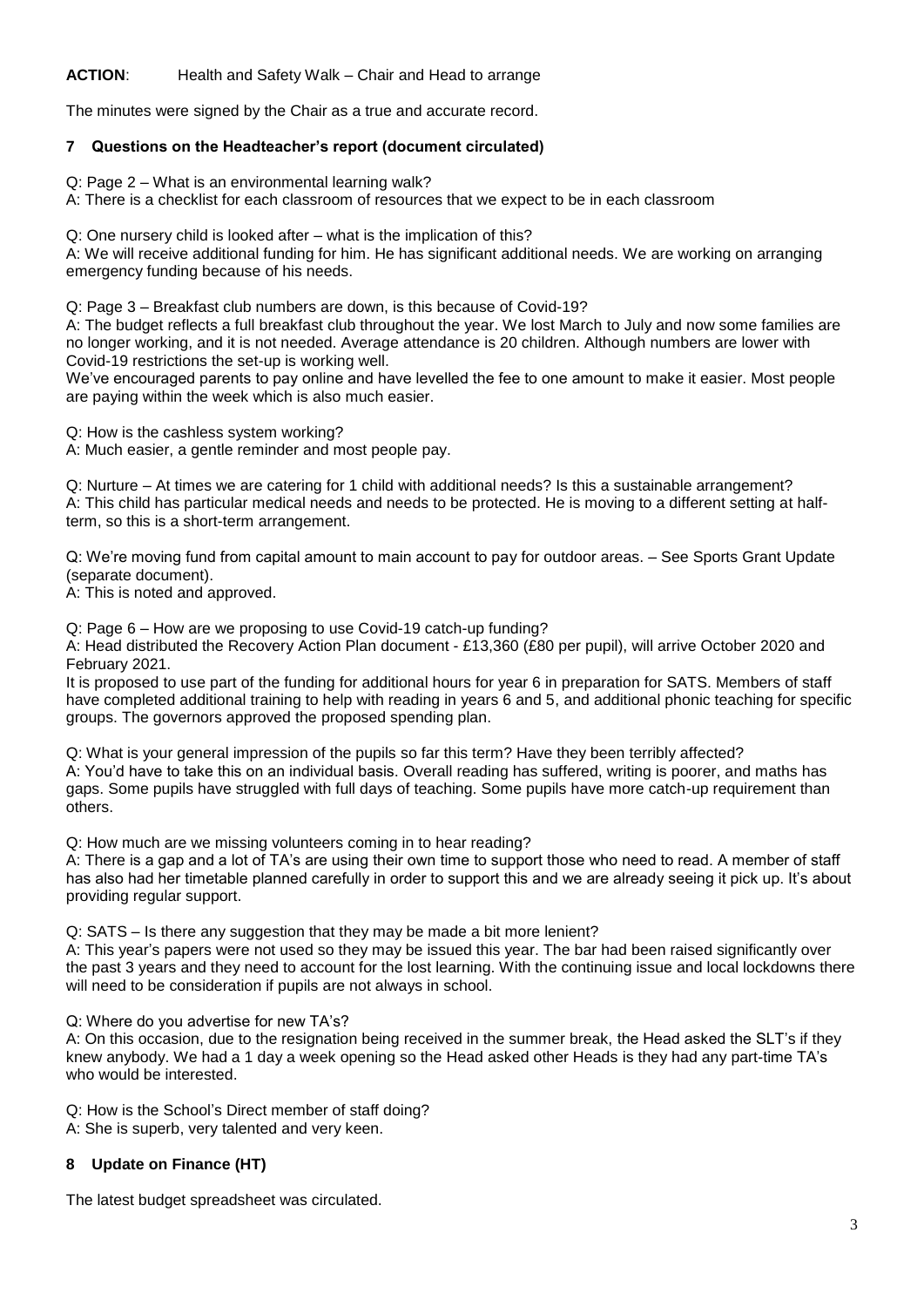Hertfordshire are now banding children which will change the numbers slightly. In the meantime, the usual payments are present as per the budget.

The local council grant for the Forest School has been received and spent. The Head can already see the benefit for those able to use the school during and after school hours.

St Helens have donated some wooden kitchen equipment, a dolls' house and various storage cupboards which have all been gratefully received.

The early years garden refurbishment budget was underspent by £10K. There was not enough of our own Astroturf to cover the planned play area and so this remaining area will be fenced off. This will cost approximately £1K.

As a result of these amendments the carry forward total has been revised.

The intended pay rise announced by the government is 2.75%. This is already virtually accounted for as the software allowed a 2.5% pay rise. The remaining amount can be found.

Covid-19 has cost a lot of money, but the school budget is still in a reasonably good place.

## **9 Update on Premises (Chair):**

The outstanding groundworks outside the new doors has been completed. A small number of adjustments and trim needs to be finished off by the contractor. This will be done over the next week.

The heating project restarts on 12<sup>th</sup> October. This will be out of hours working. The boiler room is complete.

5-year Asset Management Plan (latest version circulated). This is colour coded to highlight the priority and completions. Heating and trees are shown red as the main priorities. Tree surgery has proven to be frustrating because of difficulties in obtaining quotations even after site visits.

### **10 Health & Safety (Chair)**

Autumn Inspection – Chair and Head will arrange a date to do this in October (Item 6 Action noted above).

### **11 Policies for review and adoption**

The Child Protection, Remote learning and Lettings policies have all been reviewed and updated where appropriate.

The Feedback and Marking and Behaviour policies are being worked on: these documents do not need Governor approval.

**ACTION:** HT: review overall policies summary document at the next meeting to check status on reviews / updates required

### **12 GB Skills Assessment (document circulated), Training Records**

**ACTION**: These items will be carried over to the next meeting

## **13 Any Other Business**

The Head asked that going forward in preparation for Ofsted she would like to invite a member of staff to come and talk about their curriculum area before the business element of the meeting. Knowledge of the curriculum is important, particularly English and Maths.

The Governors agreed to start in November with English. 45 minutes of the meeting will be given to the topic.

Q: How is the wellbeing of the school community as a whole?

A: The children are very happy to be back and have settled in really well. They've coped with the changes very well.

Parents have been pleased to get their children into school. Head has sent several reminders about social distancing and wearing face masks.

Staff are focussed on their jobs. It's a hard adjustment. Having the social distancing measures in place is difficult when you can't see the people you usually do. The Head is continuing the conversation about what can be done to